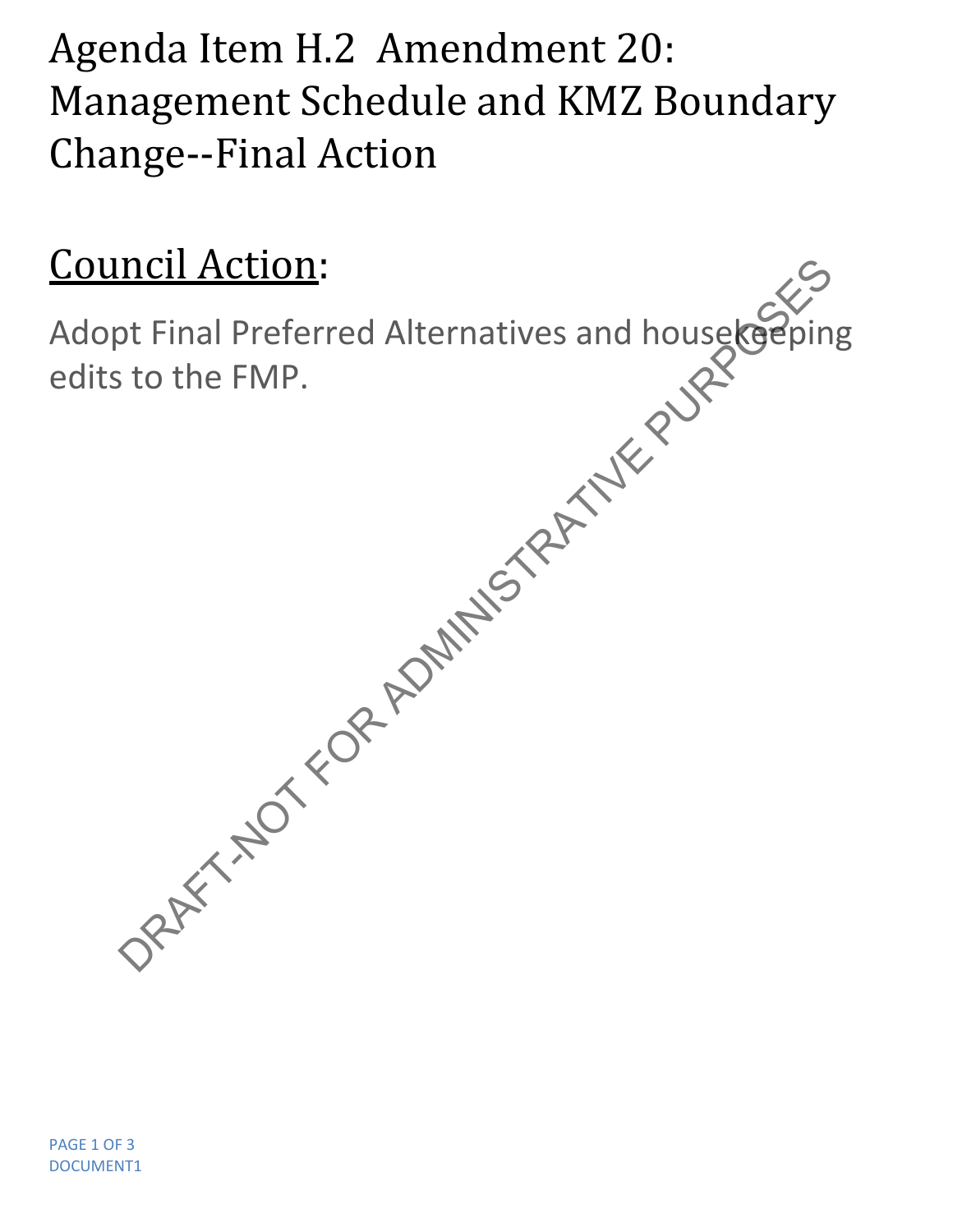Moved by Brett Kormos; 2nd by Kyle Adicks

I move the Council adopt the 'housekeeping' edits as presented in Agenda Item H.2, Supplemental REVISED Attachment 2, adopt the final preferred alternatives 4.1.3, 4.1.4, and 4.2.2 as presented in Agenda Item H.2, Attachment 1, and adopt the related FMP language presented in Agenda Item H.2, Supplemental Attachment 3, allowing for minor edits by the project team to ensure the intention of the action carries through to the updated FMP, with the following modifications: External 1, and adopt the related FMP language<br>
ented in Agenda Item H.2, Supplemental Compare ented in Agenda Item H.2, Supplemental Compare to ensure the intention of the action carries<br>
ugh to the updated FMP, with the

Introduction Section, Draft language describing Amendment 20:

On page 1 - Strike the following language: *In response to this boundary change, additional criteria was added to the de minimis provisions for Klamath River Fall Chinook that would allow for a closure of those five nautical miles to commercial salmon troll fishing as* deemed *decessary by the Council*.

Introduction Section, Table 1:

On page 2 - Strike the following language: *4) Include an additional conservation measure for consideration when the de minimis provisions of the Klamath River* PAGE 2 OF 3 DOCUMENT1